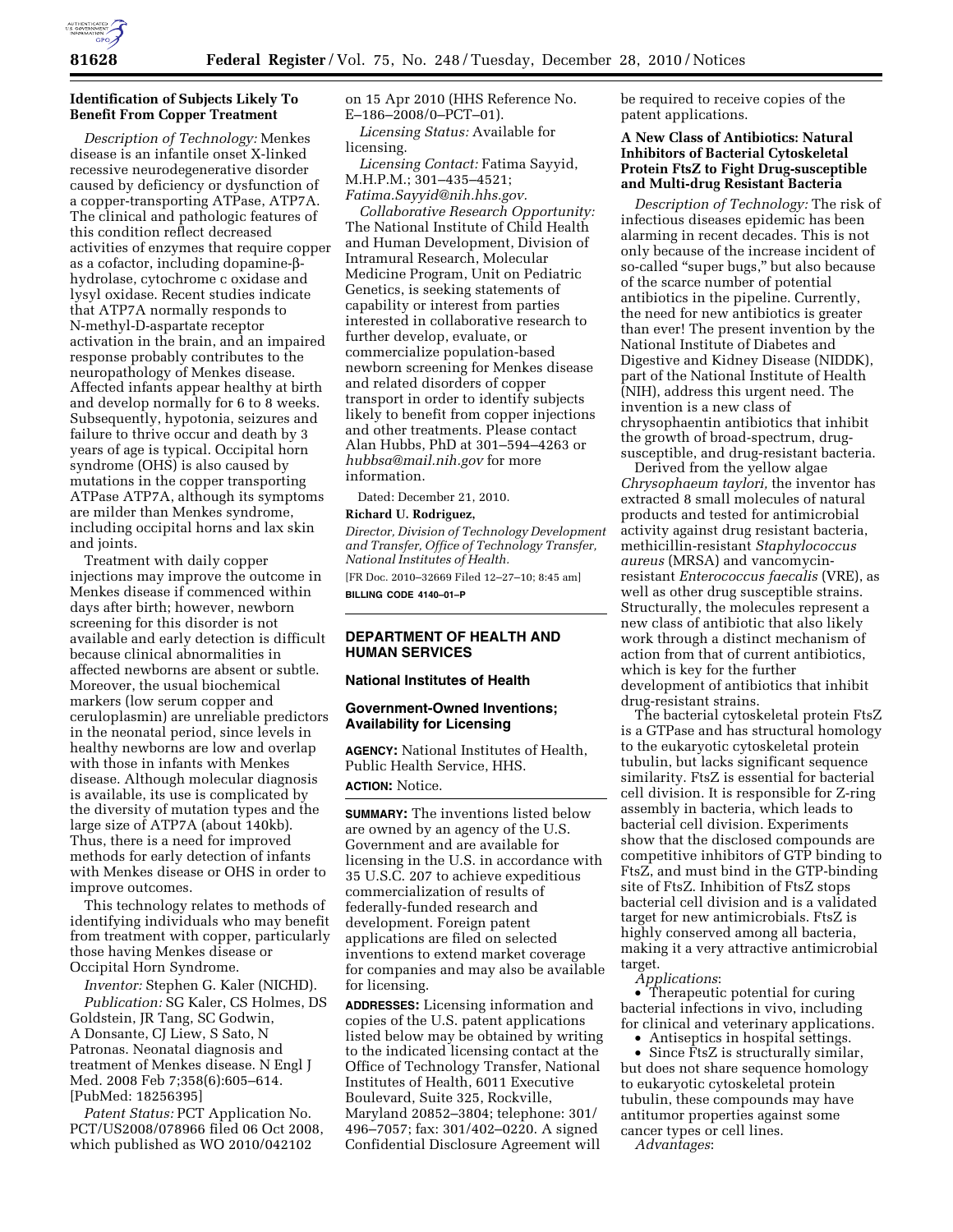• Structurally distinct antimicrobial compounds.

• Attack newly validated antibacterial targeted protein FtsZ.

• These compounds have a unique mechanism of action which inhibit FtsZ by inhibiting FtsZ GTPase activity.

• Inhibit drug-susceptible and drugresistant bacteria.

*Development Status*:

• Initial isolation and chemical structural characterization using NMR spectroscopy have been conducted.

• Antimicrobial testing against MRSA, *Enterrococcus faecium,* and VRE were conducted *in vitro* using a modified disk diffusion assay and microbroth liquid dilution assays.

• MIC<sub>50</sub> values were determined using a microbroth dilution assay.

• Mode of action was elucidated and Saturation Transfer Difference (STD) NMR was conducted to map the binding epitope of one of these compounds in complex with recombinant FtsZ.

• Other experiments on different areas to further characterize these compounds and their mode of action are currently ongoing.

*Market:* The market potential for the disclosed compounds is huge due to the very limited number of new antibiotics developed in recent decades and the increased epidemic of infectious diseases. In fact, infectious diseases are the leading cause of death worldwide. In the United States alone, more people die from MRSA than from HIV (Journal of the American Medical Association, 2007) and more than 90,000 people die each year from hospital acquired bacterial infections (Centers for Disease Control).

According to the recent report, ''*Antibiotics Resistance and Antibiotic Technologies: Global Markets*'' published in November 2009, there has been a revival in the antibiotics sector over the past few years. Although some companies are developing analogues of existing antibiotic classes and putting them into clinical trials, other start-up biotechnology companies have come up with molecules that adopt new approaches in tackling antimicrobial infections. The antibacterials market can be split into two major groups: The community market and the hospital market. The smaller hospital market is expanding more rapidly, driven by rising resistant rates, a more severely ill patient population and newer, premium-priced injectable antibiotics. Interestingly, several big pharmaceutical companies have recently made strategic decisions to expand their presence in this sector by either acquiring other companies or in-licensing new compounds.

While the number of such new molecules in the approval stages is still low, R&D pipelines are promising, and several novel classes of antibiotics are in their early stages of development. This antibacterial R&D bailout that started about 5 years ago due to tougher regulatory conditions, restrictions on the use of antibiotics and emergence of resistance to newer antibiotics within 3 years has helped create a global antimicrobial therapeutic market of \$24 billion in 2008 with 14 products recording sales of more than \$1 billion.

*Inventors:* Carole A. Bewley *et al.*  (NIDDK).

*Related Publications:* 

1. DJ Haydon *et al.* An inhibitor of FtsZ with potent and selective antistaphylococcal activity. Science. 2008 Sept 19; 321(5896):1673–1675. [PubMed: 18801997].

2. NR Stokes *et al.* Novel inhibitors of bacterial cytokinesis identified by a cellbased antibiotic screening assay. J Biol Chem. 2005 Dec 2; 280(48):39709– 39715. [PubMed: 16174771].

3. J Wang *et al.* Discovery of small molecule that inhibits cell division by blocking FtsZ, a novel therapeutic target of antibiotics. J Biol Chem. 2003 Nov 7; 278(45):44424–44428. [PubMed: 12952956].

4. P Domadia *et al.* Berberine targets assembly of Escherichia coli cell division protein FtsZ. Biochemistry. 2008 Mar 11; 47(10):3225–3234. [PubMed: 18275156].

5. P Domadia *et al.* Inhibition of bacterial cell division protein FtsZ by cinamaldehyde. Biochem Pharmacol. 2007 Sep 15:74(6):831–840. [PubMed: 17662960].

6. S Urgaonkar *et al.* Synthesis of antimicrobial natural products targeting FtsZ: (+/-)-dichamanetin and (+/-)-2′″ hydroxy-5″-benzylisouvarinol-B. Org Lett. 2005 Dec 8;7(25):5609–5612. [PubMed: 16321003].

*Patent Status:* U.S. Provisional Application No. 61/308,911 filed 27 Feb 2010 (HHS Reference No. E–116–2010/ 0–US–01).

*Licensing Status:* Available for licensing.

*Licensing Contacts*:

• Uri Reichman, Ph.D., MBA; 301– 435–4616; *[UR7a@nih.gov](mailto:UR7a@nih.gov)*.

• John Stansberry, Ph.D.; 301–435– 5236; *[stansbej@mail.nih.gov](mailto:stansbej@mail.nih.gov)*.

*Collaborative Research Opportunity:*  The National Institute of Diabetes and Digestive and Kidney Diseases, Laboratory of Bioorganic Chemistry is seeking statements of capability or interest from parties interested in collaborative research to further develop, evaluate, or commercialize the chrysophaentin antibiotics. Please

contact Cindy K. Fuchs at 301–451– 3636 or *[cfuchs@mail.nih.gov](mailto:cfuchs@mail.nih.gov)* for more information.

#### **GATA–3 Reporter Plasmids for Revealing Underlying Mechanisms in Breast Cancer**

*Description of Technology:* Scientists at the National Institutes of Health (NIH) have developed GATA–3 gene reporter plasmids that express a green fluorescent protein (GFP) or luciferase reporter protein under the control of a GATA–3 promoter. Cells expressing this plasmid will glow fluorescent green or emit light energy, respectively, if GATA–3 gene expression is activated in the cells. The reporter construct allows cells where GATA–3 gene expression is activated to be isolated and collected for further analysis or be monitored in the host environment.

GATA–3 is a transcription factor that is highly expressed in several types of cells and is a critical transcription factor for the development of particular lineages of hematopoietic cells and normal mammary luminal epithelium. GATA–3 plays a regulatory role in determining the fate of cells in the hematopoietic systems and the mammary gland. Disruption of GATA– 3 expression leads to defects in the development of sub-types of lymphoid cells and luminal mammary epithelial cells. GATA–3 expression is highly associated with luminal sub-types of breast cancer, whereas expression of GATA–3 is low or undetectable in basal subtypes of breast cancer which often have a poor prognosis. Low or limited GATA–3 expression is correlated with larger tumors, increased likelihood of tumor-positive lymph nodes, and predicts an overall poorer clinical outcome compared to patients with higher mammary GATA–3 expression. Researchers believe that a better understanding of GATA–3 function and its dysregulation during the onset and progression of breast cancer will lead to new strategies in diagnosing and treating the disease.

*Applications*:

• Research tool to help identify factors that modify GATA–3 expression that may serve as potential therapeutic targets for developing drugs to treat breast cancer or hematologic malignancies.

• Research tool that could be utilized as an important component of a breast cancer diagnostic kit or platform to better understand the most effective treatment options for individual breast cancer patients.

• Molecular tool to better understand the mechanisms that contribute to hematopoietic and mammary cell/gland